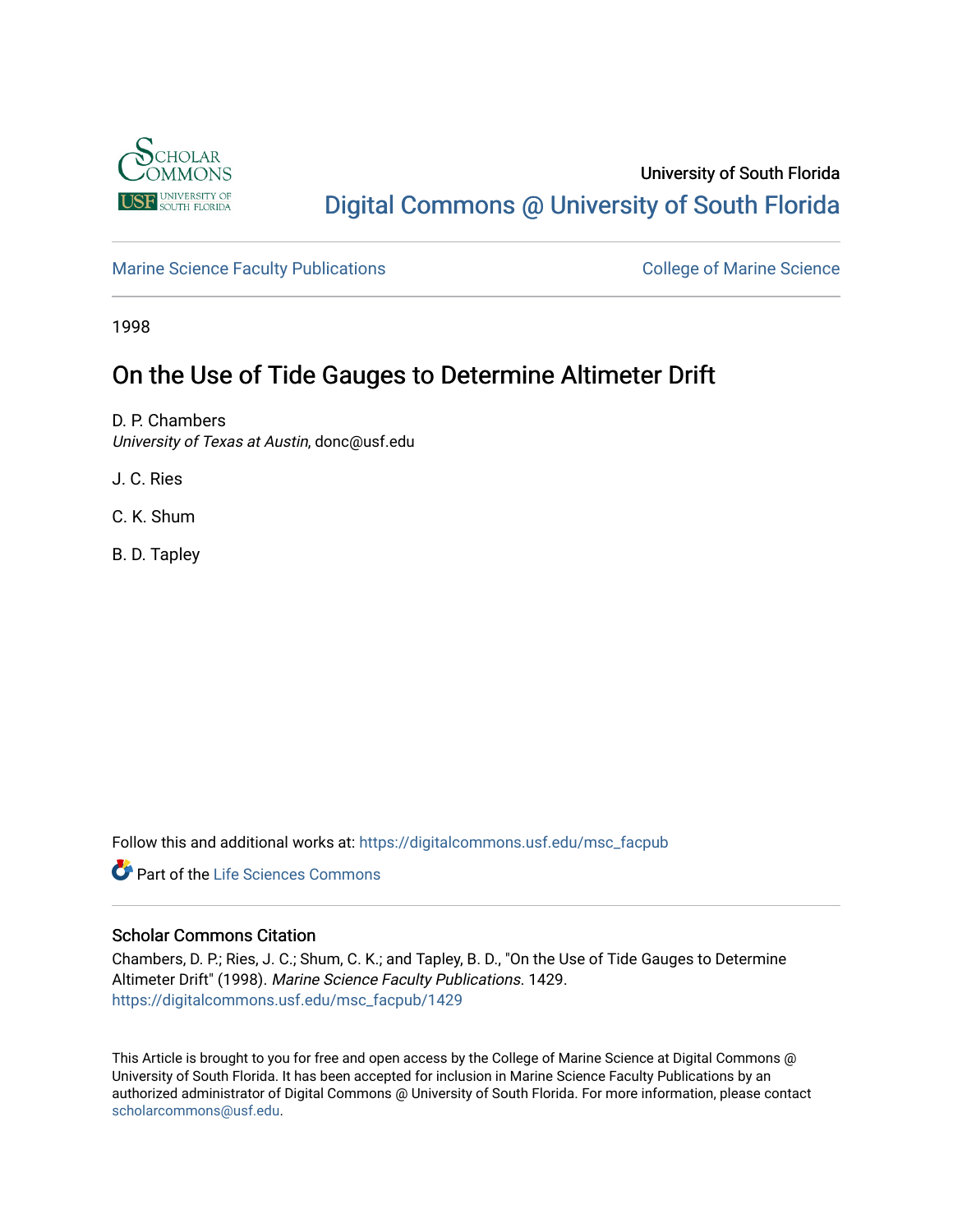# **On the use of tide gauges to determine altimeter drift**

**D. P. Chambers, J. C. Ries, C. K. Shum •, and B. D. Tapley Center for Space Research, University of Texas at Austin** 

**Abstract. TOPEX measurements of sea level variability have been compared to tide gauge measurements from 40 sites and to dynamic topography measurements computed from**  temperatures recorded at 23 Tropical Ocean-Global Atmosphere (TOGA)-Tropical Atmosphere-**Ocean (TAO) buoys in the eastern Pacific and mean temperature-salinity profiles. Buoy data in the western Pacific were not used because of large long-term slopes in the data that appear to be due to interannual salinity variations. The relative drift between TOPEX and the two different in situ sets of data agree within 1 mm yr 'l, with a weighted average of-2.6 mm yr 'l and an estimated**  uncertainty of 1.5 mm yr<sup>-1</sup>, if values from an internal calibration of the TOPEX altimeter are **applied. The consistency of the two relative drifts suggests that the slope is due at least in part to a drift in the TOPEX measurement. A substantial portion of this drift may be due to a drift in the TOPEX microwave radiometer (TMR), since comparisons with three independent external**  measurements indicate a drift in sea level due to the TMR measurement of about -2 mm yr<sup>-1</sup>.

## **1. Introduction**

**One of the most troubling aspects of using satellite altimeters to monitor global sea level change is the problem of the longterm drift in the altimeter measurement [Born et al., !986; Tapley et al., 1992; Wagner and Cheney, 1992; Nerem, 1995; Nerem et al., 1997]. Several methods have been used to monitor and measure drifts in the altimeter measurement. For the TOPEX/POSEIDON (T/P) mission, an on board circuit was built into the TOPEX altimeter to measure changes in the range caused**  by deterioration of the altimeter circuitry [Hayne et al., 1994]. **The results of this internal calibration suggest a drift in the sea level measurement due to the altimeter circuitry that is not linear (Figure 1). However, the calibration mode was originally required to measure drifts of the order of a centimeter over a 10-day repeat cycle [Hayne et al., 1994], which means that the drift values that are reported are well within the uncertainty of the calibration**  design. The stability of the internal calibration suggests that it **performs considerably better than 1 cm per cycle, but how much better is difficult to assess without additional calibration information.** 

**Another method used to determine drift in the sea level measurement isthe comparison of the measurement made by the altimeter (including all the media corrections) with the sea level measured by a precisely located and calibrated tide gauge near the satellite ground track. This was done for TOPEX/POSEIDON at two sites: Harvest platform off the coast of California**  [Christensen et al., 1994] and Lampedusa in the Mediterranean Sea [Ménard et al., 1994]. The results of the calibration over the **first year of the TOPEX/POSEIDON mission show agreement at**  the 3-cm rms level [Christensen et al., 1994; Ménard et al., **1994]. A more recent analysis at the Harvest platform using data through the third year of the mission shows agreement at the 2.3 cm rms level [Haines et al., 1996].** 

**While these results are encouraging as to the overall accuracy of the TOPEX measurement, the relatively large scatter suggests**  that drifts of the order of a few mm yr<sup>-1</sup> cannot realistically be **detected by this approach using only a few years of data. Over a very long time span, though, the drift will be more separable.** 

**Copyright 1998 by the American Geophysical Union.** 

**Paper number 98JC01197. 0148-0227/98/98JC-01197509.00**  Considering that the global sea level change estimated from tide gauges is around 1 - 2 mm yr<sup>-1</sup> [Douglas, 1991], an unknown drift **at the same level in the altimeter measurement could lead to erroneous inferences of global sea level change in the short term.** 

**More recently, Mitchum [1998] has suggested using a large number of island and coastal tide gauges to compare with the altimeter measurements in order to separate the drift at shorter time scales. Although these gauges are generally not as well calibrated as the Harvest and Lampedusa gauges, averaging the larger number of satellite/tide gauge differences should reduce random errors that tend to be large when comparisons are made at only a single site. By averaging comparisons over 53 sites, Mitchum [1998] has reduced the standard deviation of the signal**   $\text{to}$  < 1 cm. At this level, drifts of the order of several mm  $\text{yr}^1$  in **the satellite altimeter should be detectable.** 

**In fact, Mitchum [1998] has demonstrated that a large, quadratic drift in the TOPEX measurement due to an improperly applied oscillator correction is seen in the averaged difference time series. Before the error was discovered in July 1996 (D. Hancock and G. Hayne, personal communication, 1996), the sea**  level measured by TOPEX was rising at a rate about 5 - 7 mm yr<sup>-1</sup> **higher than that observed by the tide gauges. This was nearly the size of the error in the TOPEX measurement due to the improperly applied oscillator correction.** 

**Although Mitchurn [ 1998] has demonstrated that the technique of averaging a large number of satellite/tide gauge differences**  can detect drifts of the order of 5 - 10 mm yr<sup>-1</sup>, there is some question as to whether a 1 - 2 mm yr<sup>1</sup> drift is detectable. Because **there is little knowledge of vertical motion at the tide gauges, part of the relative drift could be due to subsidence or uplift at these mostly volcanic islands. Mitchurn [1998] has indicated that the**  post glacial rebound at the sites is much less than 1 mm yr<sup>-1</sup> and **averages to near zero. However, measurements of the vertical motion with Global Positioning System (GPS) data by the International GPS Service for Geodynamics show large vertical**  motions for at least three of the islands: Guam (5 mm yr<sup>1</sup>), Hawaii (-6 mm yr<sup>-1</sup>), and French Polynesia (5 mm yr<sup>-1</sup>). There are **no measurements at the other islands, so it is unknown whether the average vertical motion over the island gauges will be small or whether it might be significant. Therefore, one cannot say for certain that the result reported by Mitchurn [1998] is due wholly or in part to a drift in the TOPEX altimeter, since we do not know what the averaged vertical motion of the tide gauges is.** 

**In this paper, we will try to verify that there is a drift in the TOPEX measurement by comparing the altimeter data to both tide gauge data and another set of data, dynamic topography** 

**<sup>•</sup>Now at Department of Geodetic Science and Surveying, The Ohio State University, Columbus.**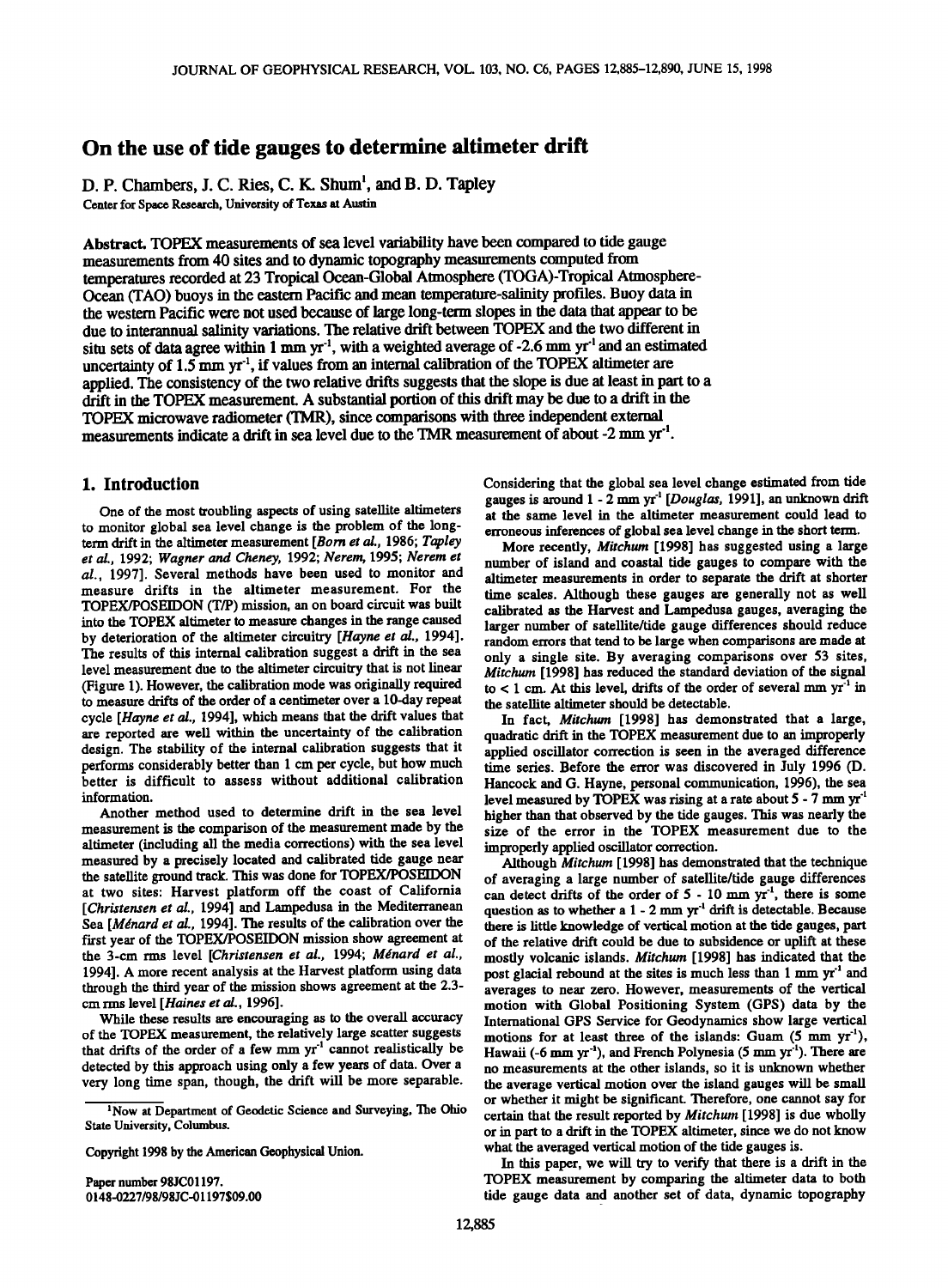

Figure 1. Range corrections from the Wallops internal calibration **in terms of the effect on sea level measurement.** 

**calculated from temperature measurements made at moored buoys. Since the buoy data will not be affected by tectonic motion as the island tide gauges are, a similar relative drift with measurement. Although the Tropical Atmosphere-Ocean (TAO) buoy measurements are not ideal for this type of calibration, they represent the only comparable large set of in situ measurements that can be used to verify the drift suggested by the tide gauge comparisons.** 

## **2. Data Processing and Intercomparison**

**For this study, we have used data over the time period from January 1993 through December 1996. The TOPEX altimeter data (repeat cycles 10 - 161) are from the first release geophysical data records (GDRs) [Callahan, 1993], with several changes. Data from the separate POSEIDON altimeter are not used. The GDR orbits have been replaced with those computed with the Joint Gravity Model (JGM-3) at the University of Texas Center for Space Research (UT/CSR), the ocean tide model has been replaced with the UT/CSR 3.0 model [Eanes and Bettadapur, 1995], and the pole tide has been corrected. The data have been corrected to fix the error caused by the misapplied oscillator correction before cycle 132, using a time series provided by D. Hancock and G. Hayne at the Wallops Flight Facility. We have not applied the drift detected by the internal calibration mode to the data at this time, but we will discuss the implications of its use in the next section. The inverted barometer correction has not been applied to the altimeter data, because the tide gauge data are not pressure corrected, pressure variations in the tropics are small, and the inverted barometer model suggested in the GDR handbook is considered to be unreliable in the tropics [Fu and Pihos, 1994].** 

**The tide gauge data are obtained as daily averages from the World Ocean Circulation Experiment (WOCE) Fast Delivery Sea**  Level Center at the University of Hawaii [Mitchum, 1994]. **Because island stations are more typical of deep ocean conditions (which the satellite measures), this analysis has been limited to the 46 island gauges in the Atlantic, Pacific, and Indian Oceans, which were observed throughout the T/P mission. The sites at Socorro and San Felix have consistently been anomalous**  [Mitchum, 1994], while the listing for Chatham in the South **Pacific appears to have an incorrect latitude and longitude. Pago Pago has an anomalous 5-cm bias for several months in the middle of the record. Because of these problems, we have eliminated these 4 sites, leaving 42 possible sites for comparisons (Figure 2). The tide gauges are biased toward the Pacific Ocean (34 sites), with only 7 gauges in the Indian Ocean and 1 site in the Atlantic. Of the 42 sites, 41 were observed throughout the** 

**first 4 years of the TOPEX/POSEIDON mission; one (Nuku Hiva) was observed for only 1.75 years, so it was not used in the averaged comparisons described later.** 

**Daily averaged temperature measurements at the surface of the ocean and at fixed depths were obtained from tethered buoys that are part of the Tropical Ocean and Global Atmosphere-Tropical Atmosphere-Ocean (TOGA-TAO) array. The data were obtained from the archive at the National Oceanic and Atmospheric Administration (NOAA) Pacific Marine Environmental**  Laboratory [McPhaden, 1993]. There are currently 75 buoys in **the data set. Five were immediately removed because they moved more than 100 km during 1992 - 1997, most likely because of a broken tether. Since we want the TAO dynamic topography variations to match TOPEX sea level variations as closely as possible, we computed the dynamic topography at each site to the lowest level available. This is 300 m at most buoys but is 500 m at about a quarter of the sites. If there were too little data for a site at 500 m, the 300-m level was used instead.** 

**Since the TAO buoys do not collect salinity measurements, we used monthly temperature-salinity (T-S) relationships for each site derived from the World Ocean Atlas 1994 database [Levitus et al., 1994] to compute salinity, then we used the recorded temperatures and the international equation of state [United**  Nations Educational, Scientific, and Cultural Organization, **1981] to compute density at each level before integrating from the lowest level to the surface to compute dynamic topography. The estimated accuracy of dynamic topography computed in this manner is about 3 cm in the western Pacific and 2 cm in the eastern Pacific [Busalacchi et al., 1994].** 

**The use of climatological salinity values can lead to potentially large differences between the TOPEX and TAO measurements, particularly in terms of relative drift. In the western Pacific, salinity varies strongly with the E1 Nifio cycle [Delcroix and Henin, 1991]. Salinity and hence water density increase from E1 Nifio to La Nifia, the portion of the cycle from 1993 to 1996, which means that the dynamic topography computed with mean salinity will be erroneously high. A recent investigation [D. P. Chambers et al., manuscript in preparation, 1998] indicates that the error in sea level rate in this regioncan be**  as large as 2 cm yr<sup>-1</sup>. However, the salinity variations are only **significant in the region west of 200øE. Thus, for the final**  analysis of relative drift, only TAO data west of 200°E will be **used. This will be discussed more in the next section.** 

**After computing the dynamic topography, 20 TAO sites were eliminated because they had numerous extended data outages. Ten of these had < 1 complete year of observations. Two more sites were removed because of a large change in the dynamic topography after a data outage. Six additional sites were removed because there were fewer than 20 TOPEX observations near them for each repeat cycle. This left 42 sites for our analysis (Figure 2).** 



Figure 2. Locations of World Ocean Circulation Experiment **(WOCE) tide gauges and Tropical Atmosphere-Ocean (TAO) buoys used in this study.**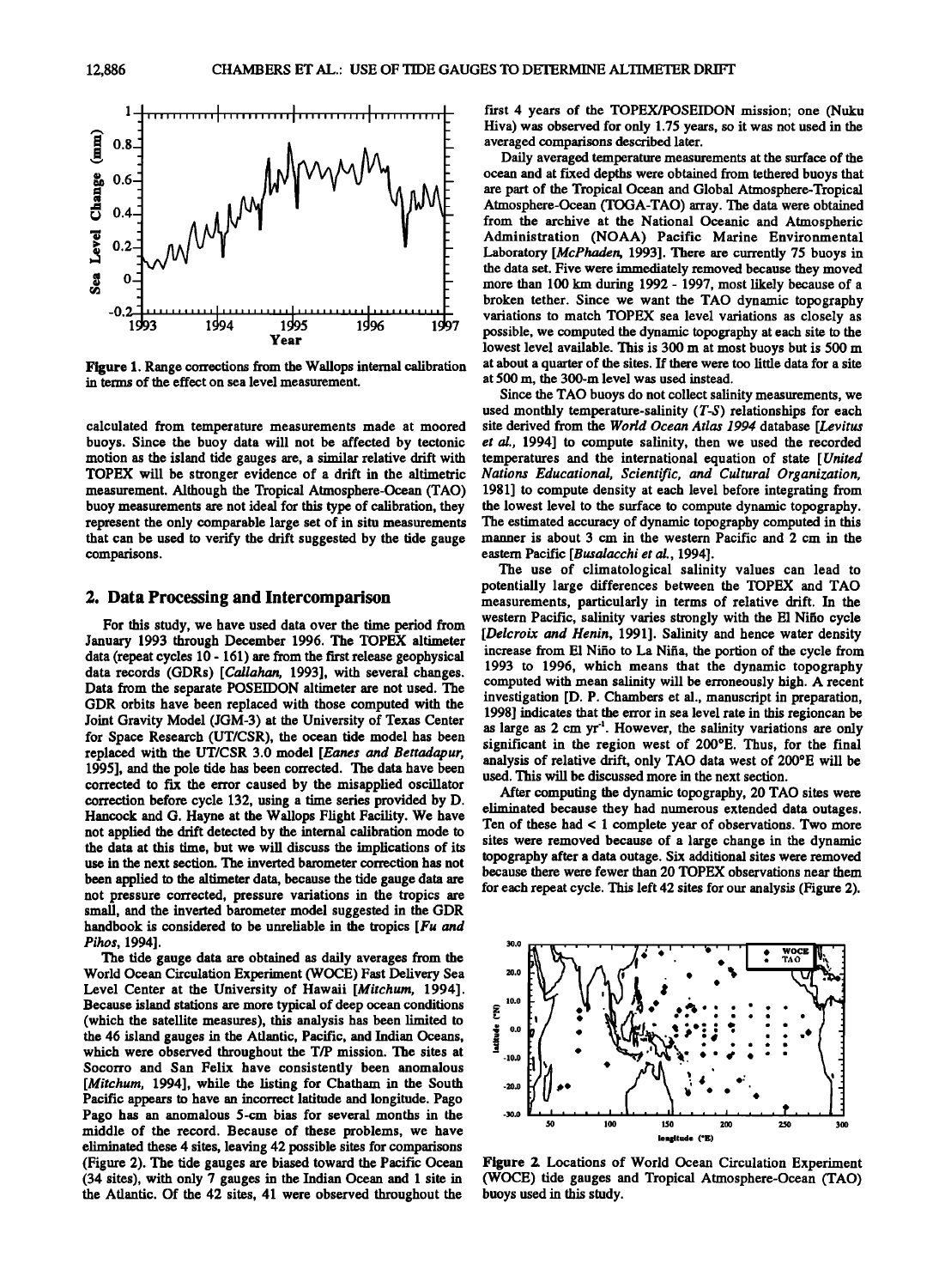**Because each of these data have different references and we are only interested in the drift, we use anomalies, or deviations about a mean, in our analysis. For the WOCE and TAO data, this is a simple calculation. After computing a long-term average of the data at each tide gauge or buoy, we remove the average from the data to compute an anomaly. The computation of the anomaly for the TOPEX measurements is slightly more difficult because of the fact that the altimeter measurements are not made at a single point like a tide gauge but are scattered over a small area due to cross-track drift and the 1-s sampling rate. This can cause significant errors due to sampling of steep geoid gradients [Brenner et al., 1990].** 

**We have minimized this error by computing TOPEX sea level anomalies relative to a high-resolution mean sea surface (MSS) [Chambers et al., 1998]. The MSS has a 1-s along-track resolution, and each 1-s bin is a plane for which the parameters (along-track gradient, cross-track gradient, and mean height at the center) have been estimated from all the available data after removing any linear trend as well as annual and semi annual variability. Removing these periodic signals is necessary because the altimeter samples the bin in time as well as space, and we have found that the periodic signals can be aliased into the gradients if not accounted for. All the data from any bin are**  edited if the along-track gradient of the MSS exceeds  $\pm$  60  $\mu$ rad (an 18-cm change in MSS over 3 km), if less than 2 years of data **are used to estimate the plane parameters, or if the water has a depth of < 100 m. This still leaves from 50 to 100 TOPEX observations around each tide gauge or buoy per repeat cycle.** 

**Once anomalies of each data type have been computed, the data are differenced as follows. First, all the TOPEX data in an**  area 2° north-south and 4° east-west centered on a tide gauge or **buoy are averaged over each T/P repeat cycle (10 days) to reduce the random errors in the TOPEX data by averaging measurements from at least one, but usually two, ascending and descending passes. The tide gauge and buoy daily data are also averaged over the T/P repeat cycle to average out high-frequency variations that are not sampled by the altimeter. Table 1 lists the rms of the differences and the correlations between the TOPEX anomalies and in situ data at each site. The tide gauge differences have a mean rms of 3.5 cm and a correlation of 0.87, comparable to the**  values observed by Mitchum [1994]. The TAO differences have a **similar mean rms of 3.7 cm and a slightly lower correlation of 0.8. This is comparable to the results of Menkes et al. [1995], although they indicate slightly higher rms values in the western Pacific than we observe. Since we are interested in long-period signals, we have also low-pass filtered the time series with a 90 day (nine repeat cycle) boxcar filter. As Table 1 indicates, this reduces the rms of the comparisons by 1 cm and also increases the correlations.** 

**To examine the relative drift between TOPEX and the in situ data, we will difference the anomalies and average them over the domain of the tide gauge or TAO networks for each repeat cycle,** 

$$
\Delta_j = \frac{\sum_{i=1}^{n} (\Delta \eta_{\text{TOPEX}} - \Delta \eta_{\text{situ}})_{i,j}}{n} \tag{1}
$$

**where i is the particular in situ site, j is the particular repeat cycle,**  *n* is the total number of sites where the difference exists,  $\Delta \eta_{\text{TOPEX}}$ is the sea level anomaly from the TOPEX data, and  $\Delta\eta_{\text{atm}}$  is the **sea level anomaly from the in situ data. After using (1) for every**  repeat cycle, one has a time series of differences,  $\Delta_p$ , which **represent the average difference between the TOPEX measurements and the WOCE tide gauge or TAO measurements. Since identical signals will difference out, the slope of the time series should represent drift in the TOPEX sea level measurement if there is no average drift in the in situ data.** 

**We also compute a similar time series and slope at each site. These individual site slopes will be used to determine if any site** 

Table 1. RMS and Correlations of TOPEX/Tide Gauge and **TOPEX/TAO Comparisons** 

|                         | $10$ -day                    |              | 90-day       |              |
|-------------------------|------------------------------|--------------|--------------|--------------|
|                         | RMS                          | ρ            | <b>RMS</b>   | ρ            |
|                         | Tide Gauge                   |              |              |              |
|                         |                              |              |              |              |
| Pohnpei<br>Betio        | 2.83<br>2.19                 | 0.92<br>0.91 | 1.57<br>1.40 | 0.97<br>0.93 |
| Baltra                  | 3.29                         | 0.79         | 1.99         | 0.91         |
| Nauru                   | 3.47                         | 0.81         | 2.54         | 0.82         |
| Majuro                  | 2.00                         | 0.94         | 0.87         | 0.97         |
| Malakal                 | 2.93                         | 0.93         | 1.62         | 0.96         |
| Yap<br>Honiara          | 2.65<br>3.51                 | 0.94<br>0.96 | 1.11<br>2.06 | 0.97<br>0.98 |
| Rabaul                  | 4.30                         | 0.91         | 3.16         | 0.96         |
| Christmas               | 2.57                         | 0.89         | 1.32         | 0.95         |
| Kanton                  | 1.93                         | 0.93         | 0.97         | 0.97         |
| Fr. Frigate Shoals      | 4.77                         | 0.82         | 2.74         | 0.91         |
| Papeete<br>Rikitea      | 2.70<br>4.08                 | 0.63<br>0.75 | 1.30<br>3.02 | 0.74<br>0.82 |
| Suva                    | 3.72                         | 0.85         | 2.70         | 0.89         |
| Noumea                  | 4.38                         | 0.67         | 2.51         | 0.77         |
| Easter Island           | 3.50                         | 0.79         | 1.77         | 0.90         |
| Rarotonga               | 4.90                         | 0.74         | 2.85         | 0.83         |
| Penhryn<br>Funafuti     | 2.09<br>2.21                 | 0.92<br>0.94 | 0.85<br>1.01 | 0.98<br>0.98 |
| Saipan                  | 3.30                         | 0.91         | 2.31         | 0.94         |
| Kapingamarangi          | 3.82                         | 0.82         | 2.39         | 0.88         |
| Santa Cruz              | 3.02                         | 0.82         | 1.74         | 0.93         |
| Nuku Hiva<br>Nuku'Alofa | 1.69<br>4.16                 | 0.79<br>0.78 | 0.75<br>1.62 | 0.83         |
| Chichijima              | 6.32                         | 0.86         | 2.64         | 0.92<br>0.96 |
| Midway                  | 5.17                         | 0.63         | 3.01         | 0.74         |
| Wake Island             | 5.01                         | 0.79         | 2.10         | 0.92         |
| Johnston                | 5.27                         | 0.79         | 2.20         | 0.91         |
| Guam                    | 3.59                         | 0.93         | 2.42         | 0.96         |
| Kwajal<br>Honolulu      | 2.37<br>4.42                 | 0.91<br>0.71 | 1.66<br>2.23 | 0.94<br>0.86 |
| Hilo                    | 4.10                         | 0.70         | 2.12         | 0.83         |
| Port Louis              | 4.86                         | 0.84         | 2.61         | 0.92         |
| Diego Garcia            | 2.42                         | 0.94         | 1.01         | 0.98         |
| Rodrigues               | 3.08                         | 0.94         | 1.27         | 0.98         |
| Hulhule<br>Gan          | 2.33<br>2.78                 | 0.89<br>0.82 | 1.26<br>1.70 | 0.94<br>0.90 |
| Hanimaadhoo             | 3.57                         | 0.91         | 2.71         | 0.93         |
| Cocos Island            | 4.97                         | 0.87         | 3.61         | 0.90         |
| San Juan                | 2.66                         | 0.90         | 1.29         | 0.96         |
| Naha                    | 4.58                         | 0.90         | 2.41         | 0.95         |
| Mean                    | 3.50<br>0.87<br>1.96<br>0.91 |              |              |              |
| 0°N 155°W               |                              |              | TAO Buoy     |              |
| 0°N 156°E               | 2.52                         | 0.92         | 1.34         | 0.96         |
| 0°N 170°W               | 6.76<br>3.02                 | 0.74<br>0.89 | 5.74<br>1.47 | 0.80<br>0.95 |
| 0°N 180°W               | 3.99                         | 0.74         | 2.74         | 0.79         |
| 2°N 110°W               | 2.21                         | 0.90         | 1.06         | 0.96         |
| 2°N 125°W               | 2.29                         | 0.88         | 1.58         | 0.90         |
| 2°N 137°E<br>2°N 155°W  | 4.87                         | 0.86         | 4.58<br>1.74 | 0.88         |
| 2°N 165°E               | 2.86<br>4.27                 | 0.89<br>0.75 | 3.54         | 0.93<br>0.75 |
| 2°N 170°W               | 3.10                         | 0.83         | 2.56         | 0.86         |
| 2°N 180°W               | 3.77                         | 0.69         | 2.58         | 0.78         |
| 2°S 110°W<br>2°S 125°W  | 2.25                         | 0.90         | 0.89         | 0.97         |
| 2°S 156°E               | 2.57                         | 0.91         | 1.55         | 0.96         |
| 2°S 165°E               | 5.46<br>5.44                 | 0.88<br>0.72 | 5.62<br>4.60 | 0.86<br>0.81 |
| 2°S 170°W               | 3.74                         | 0.74         | 2.47         | 0.83         |
| 2°S 180°W               | 3.46                         | 0.73         | 2.62         | 0.69         |
| 2°S 95°W<br>5°N 125°W   | 2.48                         | 0.86         | 1.73         | 0.90         |
| 5°N 140°W               | 4.47                         | 0.84         | 1.78         | 0.95         |
| 5°N 155°W               | 4.59<br>3.63                 | 0.85<br>0.91 | 2.63<br>2.63 | 0.92<br>0.93 |
| 5°N 156°E               | 3.55                         | 0.91         | 2.07         | 0.95         |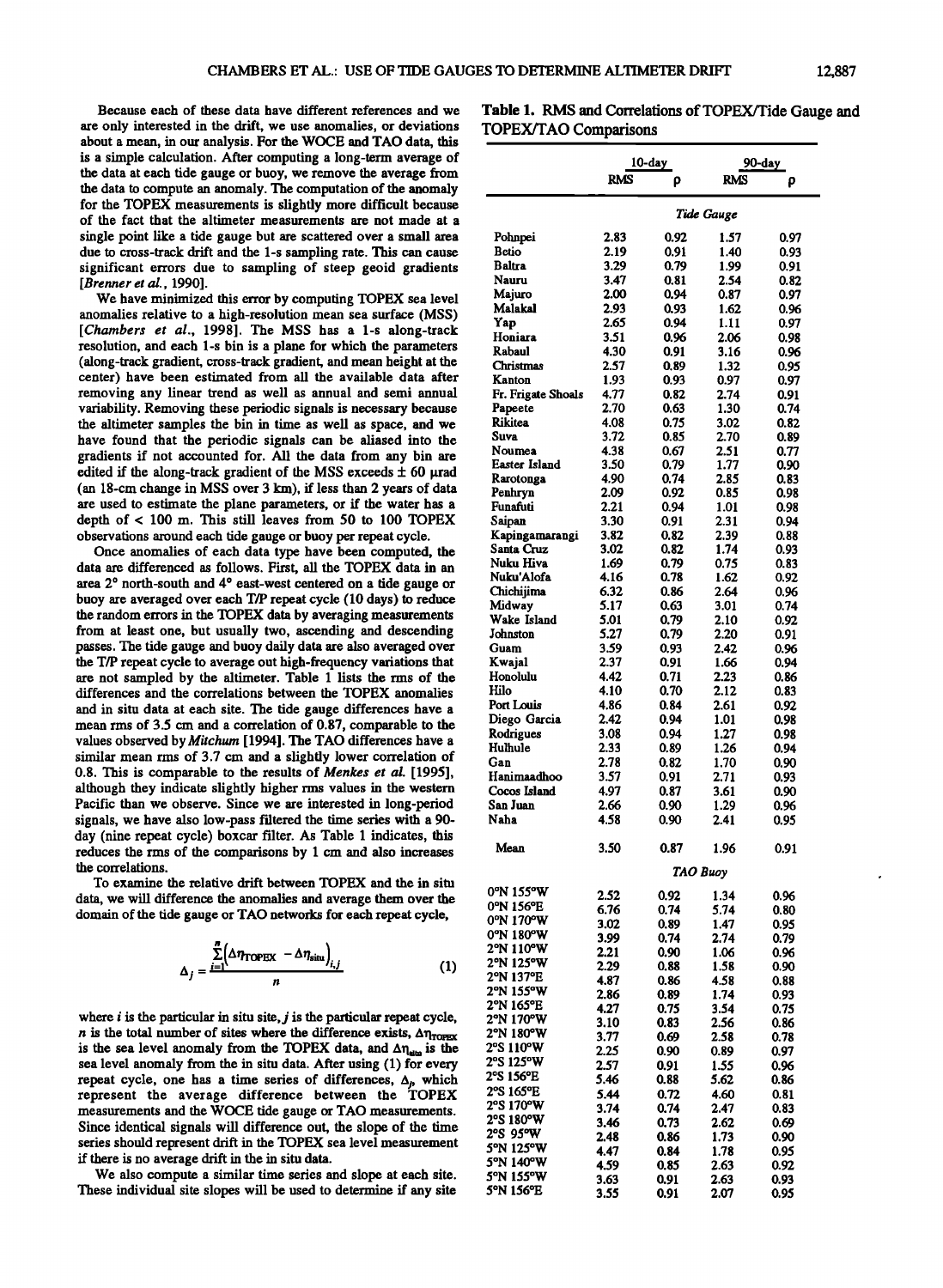| Table 1. | (continued) |
|----------|-------------|
|----------|-------------|

|                                                                                                                                                                                                             | 10-day                                                                                                                       |                                                                                                                              | 90-day                                                                                                                       |                                                                                                                              |  |
|-------------------------------------------------------------------------------------------------------------------------------------------------------------------------------------------------------------|------------------------------------------------------------------------------------------------------------------------------|------------------------------------------------------------------------------------------------------------------------------|------------------------------------------------------------------------------------------------------------------------------|------------------------------------------------------------------------------------------------------------------------------|--|
|                                                                                                                                                                                                             | <b>RMS</b>                                                                                                                   | ρ                                                                                                                            | <b>RMS</b>                                                                                                                   | ρ                                                                                                                            |  |
|                                                                                                                                                                                                             |                                                                                                                              | TAO Buoy (continued)                                                                                                         |                                                                                                                              |                                                                                                                              |  |
| 5°N 165°E<br>5°N 170°W<br>5°N 95°W<br>5°S 110°W<br>5°S 125°W<br>5°S 140°W<br>5°S 155°W<br>5°S 180°W<br>8°N 110°W<br>8°N 125°W<br>8°N 155°W<br>8°N 165°E<br>8°N 170°W<br>8°N 180°W<br>8°S 110°W<br>8°S 125°W | 3.83<br>3.82<br>2.89<br>3.20<br>3.38<br>4.12<br>2.92<br>4.26<br>3.38<br>3.95<br>3.17<br>3.59<br>3.28<br>3.46<br>3.30<br>3.08 | 0.90<br>0.89<br>0.72<br>0.70<br>0.63<br>0.61<br>0.80<br>0.72<br>0.89<br>0.88<br>0.91<br>0.79<br>0.76<br>0.78<br>0.64<br>0.64 | 2.25<br>2.48<br>1.57<br>1.80<br>1.49<br>1.76<br>1.92<br>3.72<br>2.05<br>3.04<br>2.32<br>1.99<br>1.84<br>3.28<br>2.08<br>1.83 | 0.96<br>0.93<br>0.81<br>0.85<br>0.84<br>0.76<br>0.86<br>0.65<br>0.92<br>0.87<br>0.91<br>0.88<br>0.83<br>0.64<br>0.78<br>0.78 |  |
| 8°S 155°W<br>8°S 165°E                                                                                                                                                                                      | 3.10<br>5.03                                                                                                                 | 0.67<br>0.90                                                                                                                 | 2.47<br>3.52                                                                                                                 | 0.73<br>0.94                                                                                                                 |  |
| 8°S 170°W<br>9°N 140°W                                                                                                                                                                                      | 4.59<br>4.01                                                                                                                 | 0.67<br>0.80                                                                                                                 | 3.47<br>3.15                                                                                                                 | 0.69<br>0.78                                                                                                                 |  |
| Mean                                                                                                                                                                                                        | 3.70                                                                                                                         | 0.80                                                                                                                         | 2.50                                                                                                                         | 0.85                                                                                                                         |  |

**RMS values are given in centimeters; correlations are given by p.** 

**has an anomalously large drift and to see if the relative slopes between TOPEX and the tide gauges or TOPEX and the TAO buoys are similar in similar regions. Differences could indicate a problem in either a tide gauge or buoy. In the following discussion, the time series will be referred to as WOCE (TOPEX minus WOCE) or TAO (TOPEX minus TAO).** 

#### **2.1 Long-Term Relative Drift**

**We first examine the average WOCE time series (Figure 3) to see how well our estimate of relative drift compares with that of**  *Mitchum* [1998]. The time series has a linear slope of  $-1.2 \pm 0.7$ mm yr<sup>-1</sup>, suggesting a drift between the two data. The error is **determined from the covariance of the least squares estimate of the best fit curve (a bias and slope plus annual and semi annual sinusoids), where the data have been weighted by the standard deviation of the time series, 8 mm. Mitchurn [1998] reports a**  value of -0.4 mm yr<sup>-1</sup>; we note, however, that he used only data **from repeat cycles 6 to 129. Using the same cycles, we find a**   $s$ imilar slope  $(-0.6$  mm  $yr^{-1}$ ).

**We now look at the TAO data to see if there is a similar relative drift with TOPEX. Before looking at the average time series, though, we will examine the relative drifts at individual buoys and tide gauges (Figure 4), which highlights the error introduced into the TAO dynamic topography when real salinity measurements are not used. The relative drifts at the tide gauges**  all lie between  $\pm 15$  mm yr<sup>1</sup>, except for one tide gauge (Rabaul), where the relative drift is  $-23$  mm  $yr^{-1}$ . The standard deviation of the relative drifts at the tide gauges is 5.5 mm yr<sup>1</sup>. There is a **dramatic difference in the relative drifts at the TAO buoys in the western Pacific. In the east, the relative drifts have a similar distribution as those with the tide gauges. The drifts get increasingly larger as the longitude increases to the west for the**  TAO buoys, with values as large as -40 mm yr<sup>-1</sup>. The standard **deviation of the relative drifts at the TAO buoys is nearly twice**  that of the tide gauges, about  $11$  mm  $yr<sup>-1</sup>$ . This increase in the **relative drift is due to the climatological salinity values in the** 



**Figure 3. Time series of TOPEX minus WOCE tide gauge differences, averaged over 40 sites. The thin line is 10-day averaged differences, the thick solid line is 90-day smoothed differences, and the thick dashed line is the best fit bias, slope, and annual and semi annual sinusoids.** 

**TAO data; since TOPEX measures sea level directly, it is sensitive to the interannual salinity fluctuations while the TAO data are not.** 

**Because the long-term salinity variation is only significant in the western Pacific, we eliminated sites in that region from the averages computed with (1). This removed approximately half the available buoys. The standard deviation in relative drift of the**  remaining 23 sites is 5 mm yr<sup>-1</sup>, about the size of the value from **the tide gauge comparisons. The slope of the TAO time series**  averaged over these 23 sites (Figure 5) is  $-1.9 \pm 1.0$  mm yr<sup>-1</sup> **which is the same sign as the slope of the WOCE time series, and agrees within the estimated error. Because of the more limited sample of the TAO data, we hesitate to put too much weight on the value of the drift estimated from that data set. Instead, an average drift is computed from the two estimates, weighting each estimate by the number of sites which went into the estimate. The**  result is  $-1.4$  mm  $yr^{-1}$ .

**The level of uncertainty in the analysis is harder to determine.**  The error based on the covariance of the slope estimate is  $\pm 1.0$ mm yr<sup>1</sup> (using the larger error from the TAO time series). **However, we do not know the level of tectonic motion at the tide gauges or errors in the TAO dynamic topography due to long**term salinity variations. Mitchum [1998] speculates that the average vertical motion at the tide gauges is  $\lt \pm 1$  mm yr<sup>-1</sup>. Our



**Figure 4. Slope of TOPEX minus WOCE tide gauge and TOPEX minus TAO differences at individual sites as a function of longitude.**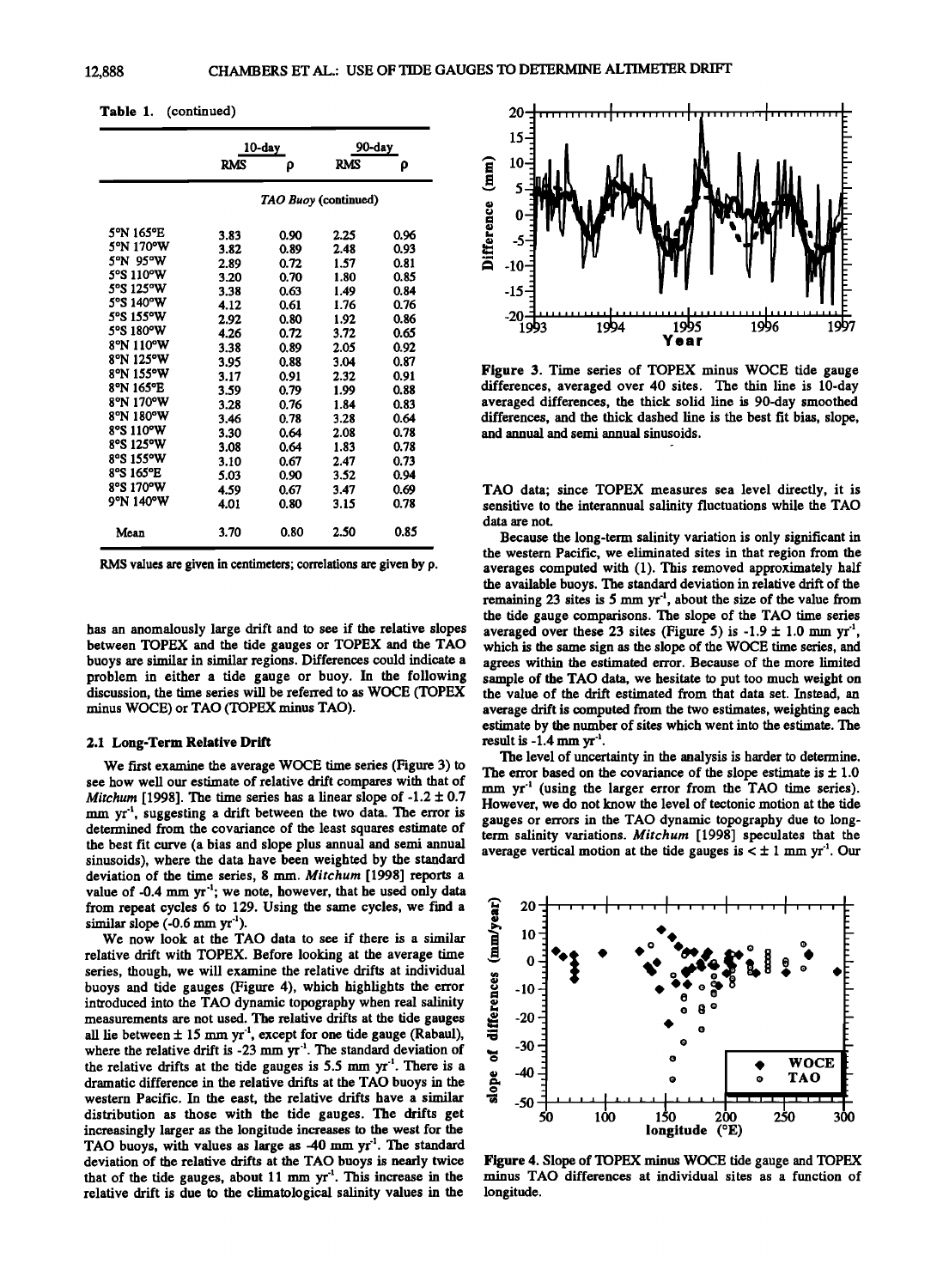

**Figure 5. Time series of TOPEX minus TAO differences, averaged over 23 sites in the eastern Pacific. The thin line is 10 day averaged differences, the thick solid line is 90-day smoothed differences, and the thick dashed line is the best fit bias, slope, and annual and semi annual sinusoids.** 

results tend to support this assertion, since the difference in the **slopes relative to the WOCE data and the TAO data disagree at this level. Another factor which needs to be considered is that although the two time series have similar long-term rates, there is significant variability at shorter periods (Figure 6), and the variations are quite different.** 

**It is unclear what the source of these signals are. What is**  important to this discussion, though, is how these variations may **affect the estimate of the long-term drift. The largest signal is at an annual frequency, although there are smaller signals at other frequencies. Several tests were conducted to estimate these other frequencies simultaneously with the drift; the resulting change in**  the estimate was  $< 0.2$  mm yr<sup>1</sup> if the annual frequency was **always estimated simultaneously with the linear slope. Thus, while these annual and intra-annual variations in the differences are interesting and are the subject of current investigations, they do not appear to adversely affect the estimate of the long-term**  relative drift if at least an annual sinusoid is estimated **simultaneously. Using the root-sum-square of these errors, we**  believe the mean drift for TOPEX sea level is about -1.4 mm yr<sup>1</sup> with an error of  $\pm$  1.5 mm yr<sup>-1</sup>, if the TOPEX data are not **corrected with the values from the internal calibration.** 



**Figure 6. Time series of TOPEX minus WOCE tide gauge differences (solid curve) and TOPEX minus TAO differences (dashed curve). The thick lines are the linear portion of the best fit bias, slope, annual and semi annual sinusoids.** 

#### **2.2 Possible Sources of Drift**

**The drift in the altimeter range measured by the internal calibration causes a sea level drift which is in the opposite direction of the drift observed between TOPEX and the in situ measurements. Rather than explaining the drift, then, the internal calibration suggests an even larger drift, since applying the calibration values to the TOPEX data will cause drifts relative to**  the in situ measurements to increase by  $-1.2$  mm  $yr<sup>-1</sup>$ , to  $-2.4$  mm **yr<sup>-1</sup>** for the WOCE time series and -3.1 mm yr<sup>-1</sup>for the TAO time **series. This means that the weighted mean drift is about-2.6 mm yr a if the internal calibration data are applied, as has been suggested by the TOPEX/POSEIDON Science Working Team [Benada, 1997].** 

Since the drift in the altimeter range measurements appears to **not be the source of the drift in the sea level measurement, then the drift must lie in one or more of the corrections to the altimeter range which remove errors due to propagation through the atmosphere or scattering at the ocean surface. The correction for the dry troposphere comes from a model, but comparisons against real measurements around the globe show no apparent drift [Kruizinga, 1997]. A comparison between the ionosphere correction derived from the dual frequency altimeter and that determined from the Doppler orbitography and radiopositioning integrated by satellite (DORIS) tracking system also shows no relative drift (V. Zlotnicki, personal communication, 1997). We cannot compare the sea-state bias to any external measurement, since it is a property of the radar altimeter only. However, the long-term relative drift between the sea-state bias correction on the original GDRs and that which is included on the re released Merged GDRs [Benada, 1997] is only 0.3 + 0.1 mm yf•. Assuming the new sea-state bias model is more correct, this suggests that any long-term error in the GDR sea-state bias is much smaller than what we observe.** 

**The final major media correction is the wet troposphere correction, measured by the TOPEX microwave radiometer (TMR). Suspicion first arose that there might be a drift in the TMR when it was observed that the brightness temperatures had a long-term drift (V. Zlotnicki, personal communication, 1996), Recently, the TMR path delay has been compared to several other direct measurements of path delay, including an upward looking water vapor radiometer at Harvest platform (B. Haines, personal communication, 1997), space-borne special sensor microwave imager (SSMI) (V. Zlotnicki, personal communication, 1997), and the space-borne ERS-1 radiometer [Kruizinga, 1997]. Table 2 summarizes the long-term relative slopes between TMR and these**  data. The three slopes agree to within 0.1 mm yr<sup>1</sup>, implying a drift in the sea level measurement of about -1.9 mm yr<sup>-1</sup>, which is **highly suggestive of a drift in the TMR measurement. The sense of this drift would be to cause the TOPEX sea level to measure lower than the in situ data after a period of time, which is what is observed.** 

**Table 2. Relative Drift Between TMR and Other Measurements of Water Vapor Path Delay** 

| <b>TMR Minus</b>                | <b>Relative Drift</b>            |  |
|---------------------------------|----------------------------------|--|
| <b>ERS-1</b> radiometer<br>SSMI | $-1.9 \pm 0.5$<br>$-1.8 \pm 0.5$ |  |
| <b>Harvest WVR</b>              | $-1.9 \pm 1.2$                   |  |

**TMR is TOPEX mircrowave radiometer, SSMI is special sensor microwave imager, and WVR is water**  vapor radiometer. Units are in mm yr<sup>-1</sup>